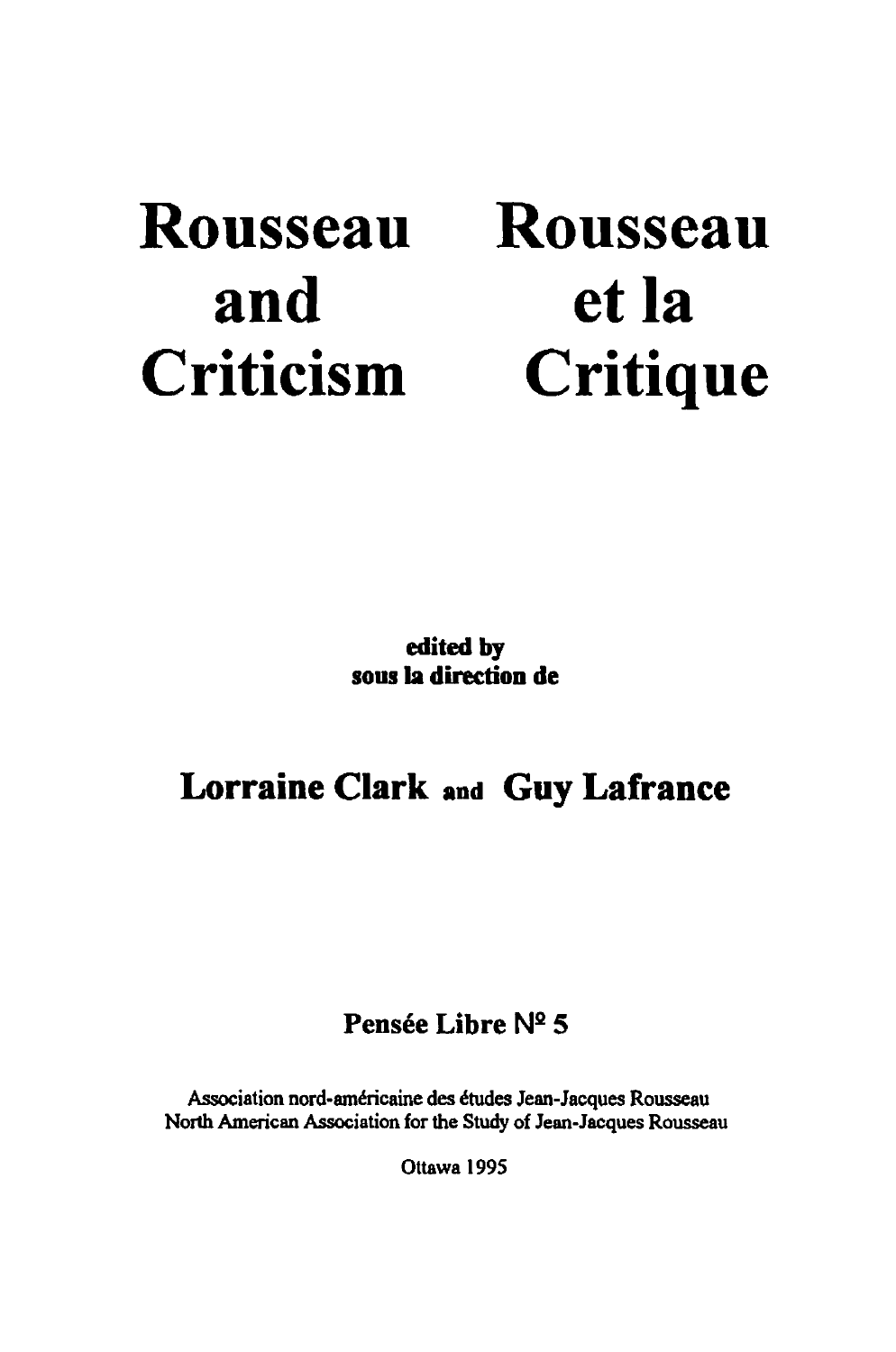## **La Nouvelle Elle et Lui: Sand reads Rousseau**

"La langue de J.-Jacques... s'emparait de moi comme une musique superbe éclairée d'un grand soleil. Je le comparais à Mozart; je comprenais tout."

George Sand

The importance of Rousseau to Sand's early education and her continuing preoccupation with every aspect of his life and work are well documented by the writer herself in numerous passages scattered throughout the autobiography and elsewhere: in "Quelques reflections sur Jean-Jacques Rousseau," for example, written for the *Revue des deux mondes* in 1841; in "Les Charmettes," an account of an 1861 visil; and in Sand's preface to an 1847 Charpentier edition of the *Confessions.* 

We have been reminded of the connection between the two writers in recent scholarship as weil. In "L'Image de Voltaire et de Rousseau chez George Sand," Béatrice Didier's point is to show "la présence d'un écrivain chez un autre écrivain".<sup>1</sup> Didier concludes that article, however, with some interesting questions for further study. Aware that this "présence" goes far beyond a question of influence when one is dealing with a novelist, she writes: "La présence d'un autre écrivain chez un romancier modifie le méchanisme de la création des personnages...: les liens du réels et l'imaginaire se trouvent alors étrangement subvertis".2 Didier presents a challenge to her reader to move beyond simple influence to textual analysis: "il serait nécessaire d'étudier le statut de la citation, avec toutes ses variations: citation précise, entre guillemets, hors texte; citation diffuse, fondue, infidèle et d'autant plus intéressante; référence explicite ou implicite .. Je champ d'investigation reste largement ouvert".<sup>3</sup>

1 believe, and 1 will try to show in what follows, that when Sand closes the book, quite literally, on Rousseau in *Histoire de ma vie:* "Pardonne-moi. Jean-Jacques, de te blâmer en fennant ton

<sup>1</sup>Béatrice Didier, "L'Image de Voltaire el de Rousseau chez George Sand." *Revue d'Histoire Littéraire de la France,* mars-juin 1979, p. 263.

*<sup>2</sup> Ibid.,* pp. 263-64.

<sup>3</sup> *Ibid .•* p. 264.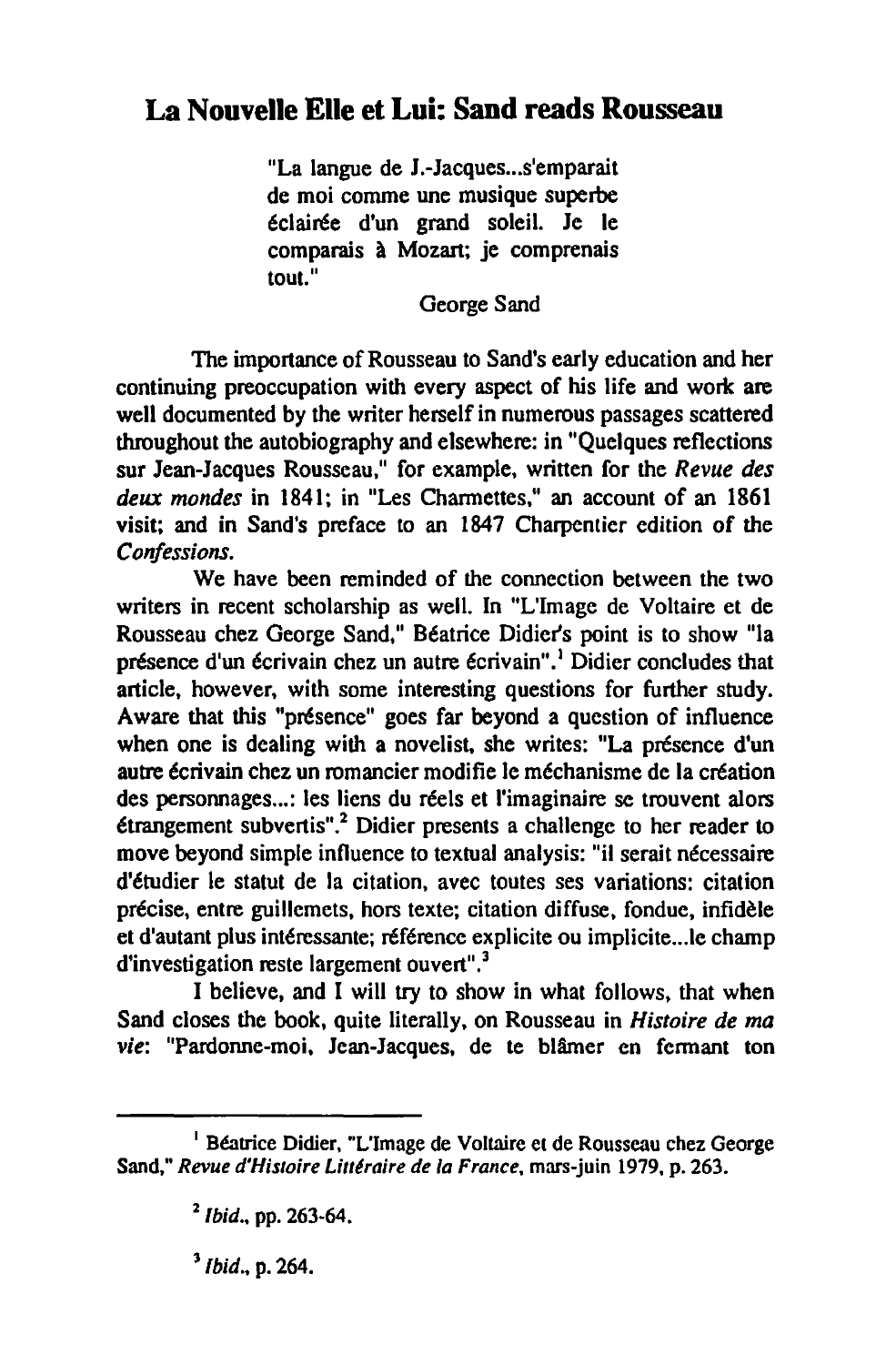admirable livre des *Confessions*,<sup>44</sup> it is only to re-open it in the fiction where we find subversion, re-writing and revision of certain of Rousseau's major themes and structures. especially as concems sexual difference and the Romantic writer.

Sand's re-presentation of Rousseau's powerful influence on Romantic philosophies of love and art takes precisely the form that Didier predicts: implicit as weil as explicit references. inter-textual connections. mis-readings. and mis-representations (infidèles) in a writing process which establishes both identification with and difference from the writer whom she compared to "un père qui m'aurait engendré".<sup>5</sup> If one takes the fiction into account along with the autobiographical writings. Sand is clearly not only one of the most prolific and systematic of her predecessor's critics, but one of the most provocative and challenging. Sand's sexual difference from Rousseau complicates the traditional pattern of anxiety of influence which concems the relationship between a male writer's desire to both identify with and move beyond the literary father.<sup>6</sup> A further complication, and the one that will be my major focus in what follows, is the anxiety of writing as a woman when the father already occupies the position of "the feminine."

Rousseau's move into the feminine position is documented in the first pages of the *Confessions.* where he describes how his father. Isaac Rousseau. would hold him tightly. asking him to fill the empty space that the death in childbirth of the boy's mother had left in Isaac's life and hed; he would not love him so, if he were *only* his son: "Console-moi d'elle, rempli le vide qu'elle a laissé dans mon âme.

<sup>4</sup> For a discussion of the influence of Rousseau's Confessions on Sand's autobiography, as well as Sand's criticism of Rousseau's use of confession as an autobiogrnphical mode, see Gila May. "Des Confessions à l'Histoire de ma vie: Deux auteurs à la recherche de leur Moi," Présence de *George Sand* (paris: Gallimard, 1970).

S George Sand, "Les Charmettes," *Revue des deux mondes,* XXVI, 1841, p. 706.

<sup>6</sup> For the critical landmark which gave currency to the term, see Harold Bloom, *The Anxiety of Influence: A Theory of Poelry* (London & New York: Oxford U P, 1973).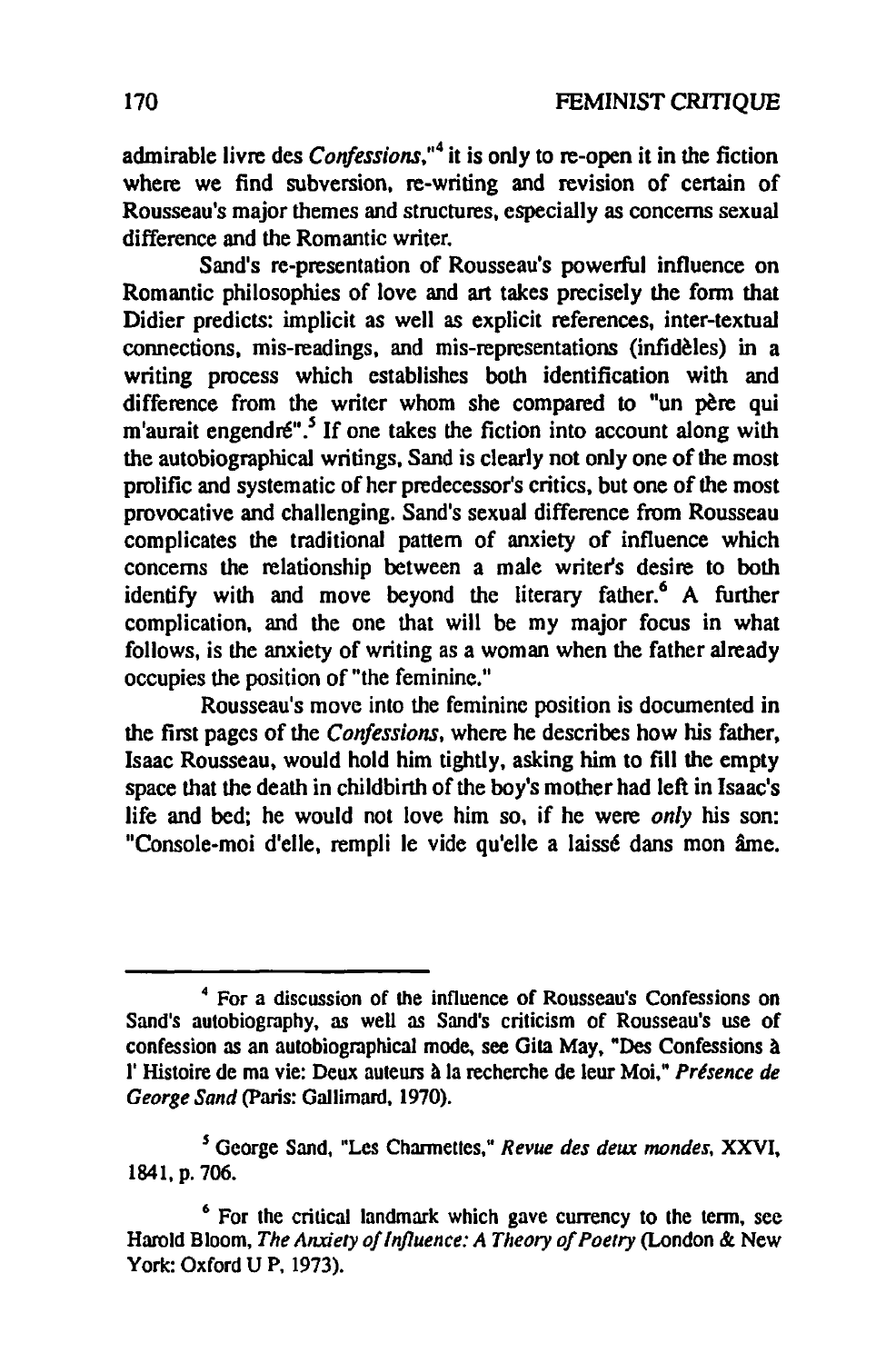#### ROUSSEAU AND GEORGE SAND 171

T'aimerais-je ainsi si tu n'étais que mon fils".<sup>7</sup> The son, as represented by Rousseau, the autobiographer, is transfonned by the father's desire into a figure of the absent mother. From the perspective of the fiftyyear-old autobiographer, femininity marks his sexual identity from early childhood: "ainsi commençoit à se fonner ou à se montrer en moi ce coeur à la fois si fier et si tendre. ce caractère efféminé".8

Femininity in the male artist, or in his fictional creations, has a long history which 1 have traced elsewhere as far back as the courtly love narratives of twelfth century Provence.<sup>9</sup> However, what Barbara Johnson calls "the male privilege to play femininity,"<sup>10</sup> in the latter half of the Nineteenth century, with all that that implies--masochism, passivity, hysteria and difference--had become explicit with Rousseau nearly a century eartier. After Rousseau, male femininity penneated Romantic poetry and prose, before emerging as a decadent, often grotesque, caricature of itself in the period Johnson takes up.

The romantic hero of *La Nouvelle Héloise,* Saint-Preux, is like his counterpart in the autobiography. In fact, he is so feminine that his characler is confused in the novel's slructure with that of Julie's best friend. Claire, who asks what is the novel's most important question for my study: "l'âme a-t-elle un sexe?".<sup>11</sup> Rousseau's use of a third character, usually another man who is unambiguously masculine and the hero's rival for the love of a woman, is most evident in bis celebrated ménages-à-trois. The special sexual characler of Rousseau's ménages-à-trois in the autobiography is marked by a structural constant: they are always composed of a feminine hero, a feminine

<sup>7</sup> Rousseau, *Les Confessions*, in *Oeuvres Complètes*, 2 vols. (Paris: Gallimard, 1959), vol.l. p. 7.

<sup>8</sup>*Ibid.,* p. 12.

9 See Donald Furber and Anne Callahan, *Erotic Love in Literature: From Medieval Legend to Romantic Illusion* (Troy, N.Y.: Whitston, 1982).

<sup>10</sup> Barbara Johnson, "Gender and Poetry: Charles Baudelaire and<br>le Desbordes-Valmore." *Displacements: Women. Tradition.* Marceline Desbordes-Valmore," *Displacements: Women*, *Uteratures in French,* eds. Joan de Jean and Nancy K. Miller (Baltimore: Johns Hopkins University Press. 1991), p. 178.

<sup>11</sup> Rousseau, *La Nouvelle Héloïse*, in *Oeuvres Complètes*, vol. II, p. 206.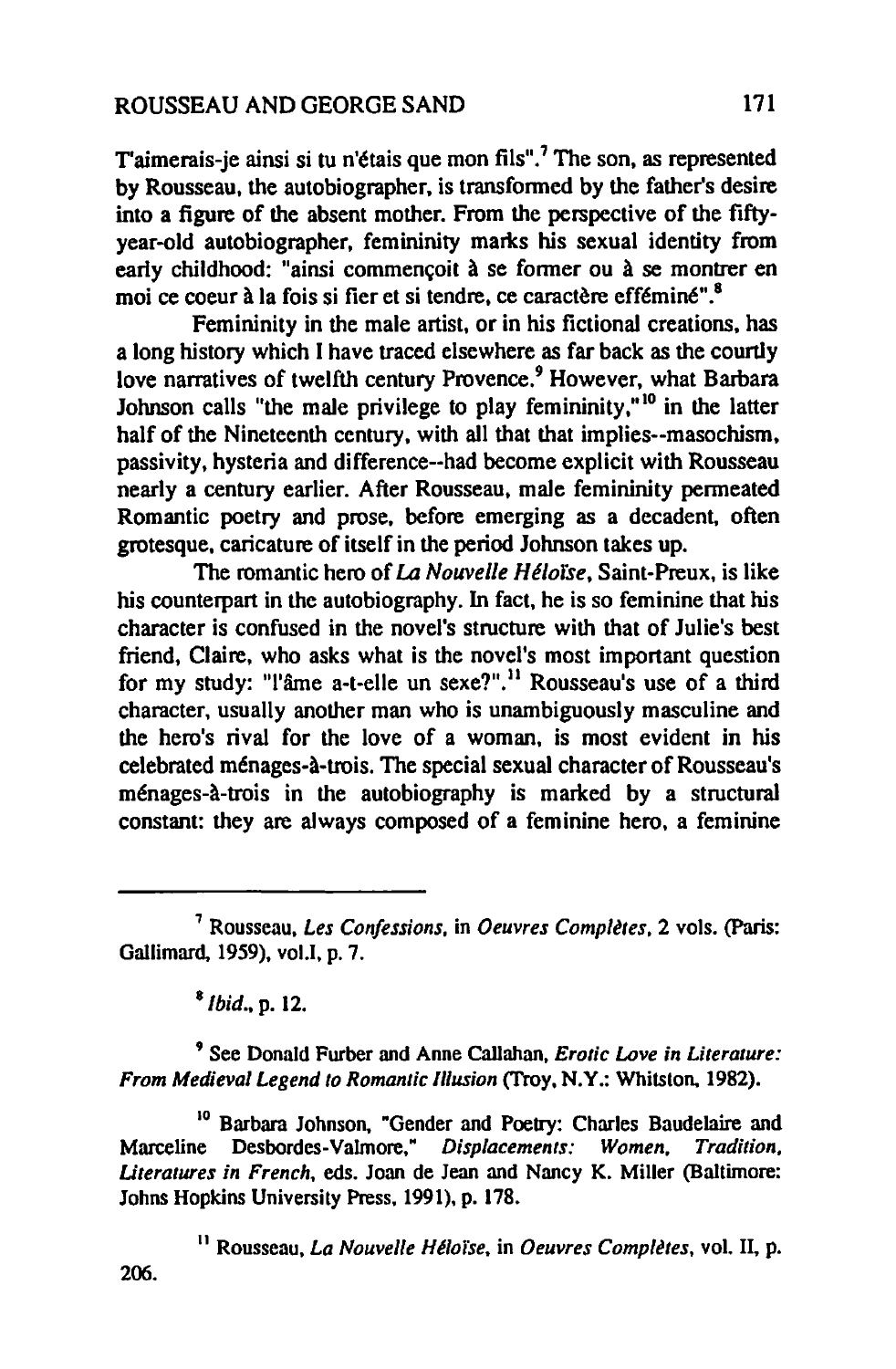heroine and a male rival. The Romantic lovers are feminine (Maman and Jean-Jacques, Rousseau and Madame d'Houdetot), and the "other man" (Claude Anet, Saint Lambert) represents the cultural category of masculinity. Claude Anet, for example, is described as follows: "Quoiqu'aussi jeune qu'elle, il était si mur et si grave. qu'il nous regardait presque comme deux enfants dignes d'indulgence, et nous le regardions l'un et l'autre comme un homme respectable dont nous avions l'estime à ménager" . 12

Rousseau places the shared femininity of the Romantic couple so much in evidence that one might easily miss it. To cite one example, in the second most important ménage-à-trois in the autobiography, the intimacy between Rousseau and Sophie d'Houdetot- -the woman whom Rousseau says was the greatest love of bis life and in whom he saw his Julie, "l'idole de mon coeur" $13$  --is described as "une intimité presque sans exemple entre deux amis de différents sexes".<sup>14</sup>

Fiction affords possibilities for a male writer to represent himself as a woman which autobiography does not. In Rousseau's novel, the feminine homoeroticism of the romantic lovers is highlighted by Rousseau's invention of a supplement to the classic ménage-à-trois of the autobiography. White it is true that the central triangle in the novel is a classic ménage, Saint-Preux, Wolmar and Julie, a more interesting variation consists of two women, Claire and Julie and one man, Saint-Preux. This avatar of the structure reveals more than any of the others the fundamental, however unconscious, sexual implications which underlie the dominant structure of two men and one woman as represented in the autobiography, and in the central triangle of the novel.

Some of the novel's most intense moments, indeed its final scene. focus on what 1 cali the "ménage supplémentaire" which allows for a metamorphosis of the Jean-Jacques figure of the *Confessions* into a woman, Claire d'Orbe, who is in my view the most original creation in ail of Rousseau's writing. Claire comes the closest of ail of bis creations, fictional and autobiographieal. to Rousseau's own sexuality

 $^{12}$  *Ibid.*, vol. I, p. 201.

<sup>&</sup>lt;sup>13</sup> Rousseau, *Les Confessions, O.C.*, vol. I, p. 440.

<sup>&</sup>lt;sup>14</sup> *Ibid.*, vol. I, p. 443.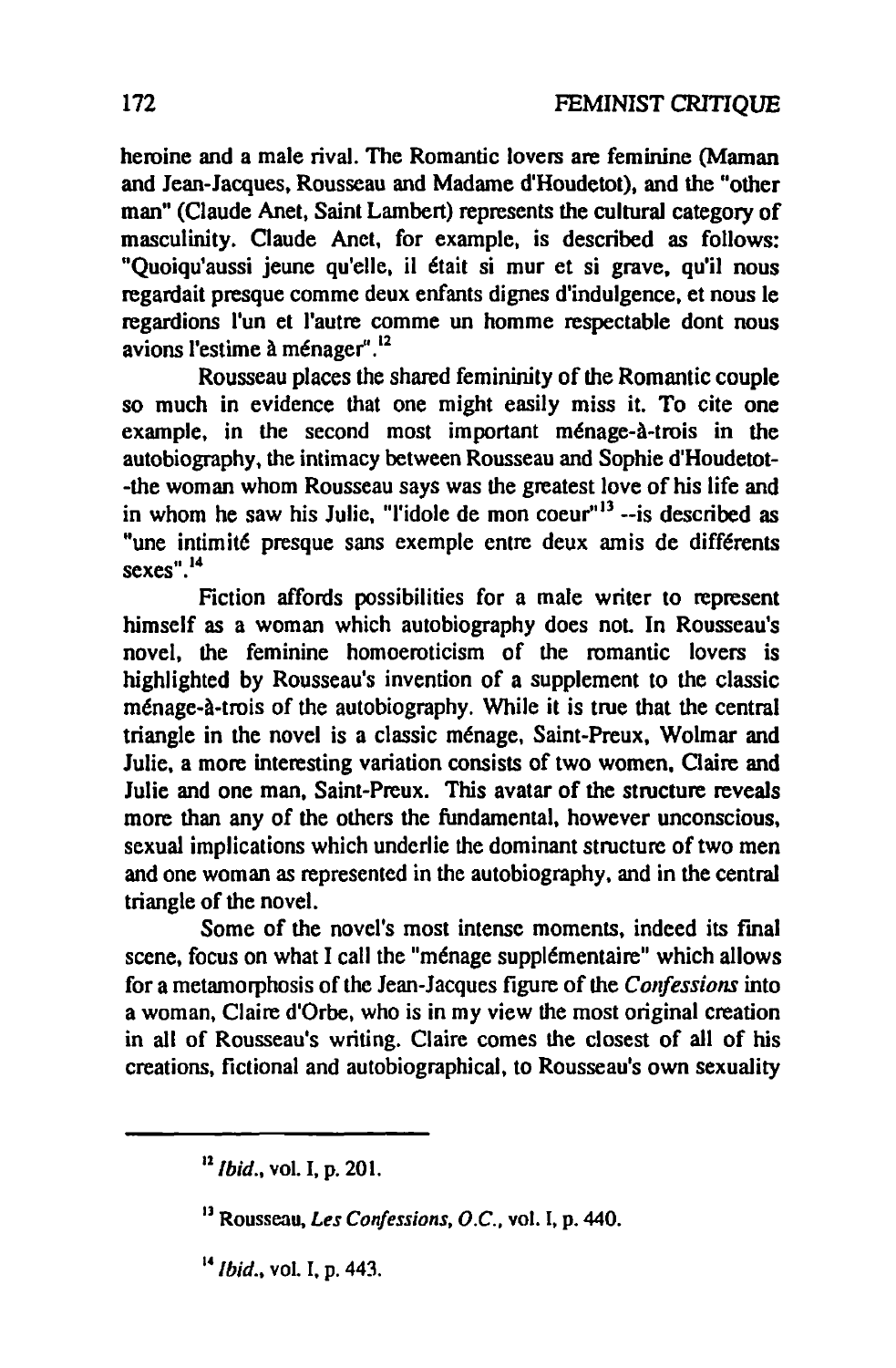as represented in the autobiography.

Claire loves Julie in the same way that Jean-Jacques loves Madame de Warens and Sophie d'Houdetot. Saint-Preux's presence in this ménage is ilIusory; in fact the designation "à trois" would he misleading in this instance. The translucent Claire. whose name represents her function, is a feminine figure superimposed on the feminine hero. Saint-Preux. Saint-Preux, like his prototype. Abelard- the tutor in the story of Heloise and Abelard, castrated for his illicit affair with his student--is emasculated. In the case of Saint-Preux, the castration is symbolic: since the lovers cannot and will not have sex, his sex represents bath a pretext and an obstacle in their love story. After their initial surrender to physical desire which ends, significantly, in a miscarriage, their relationship is transformed into passionate friendship. It is this transformed relationship which constitutes Rousseau's experiment; the new Romantic lovers live together as two children who look to Julie's husband, Wolmar, for moral, spiritual and physical support--a representation which doubles the autobiographical relationship hetween Madame de Warens, Rousseau and Claude Anet. And, the passionate friendship of the heterosexual lovers, Saint-Preux and Julie, is in its turn doubled in the novel: the same-sex friendship of Claire and Julie provides a mirror wherein the image reflected corresponds more faithfully to the sexuality of the heterosexual lovers as it exists in Rousseau's imagination. Claire explains her feelings for Julie in a letter she writes to her friend, explaining why she plans to leave her husband to live with Julie and Wolmar at their estate. Claire's candid expression of her feelings is typical of her character:

> il ne m'est rien auprès de ma Julie. Dis-moi, mon enfant. l'âme a-t-elle un sexe? En vérité, je ne le sens guère à la mienne. Je puis avoir des fantaisies, mais fort peu d'amour, Une invincible et douce habitude m'attache à toi dès mon enfance; je n'aime parfaitement que toi seule...<sup>15</sup>

The ideal ménage as conceived by Claire would be for her and Julie to live together "à deux;" any sexual expression of their perfect friendship in the physical sense would he irrelevant since the soul, according to Claire, does not have a sex. Like her creator, Rousseau, the expression of her own sexual desires would be reserved for erotic

<sup>&</sup>lt;sup>15</sup> *Ibid.*, vol. II, pp. 206-207.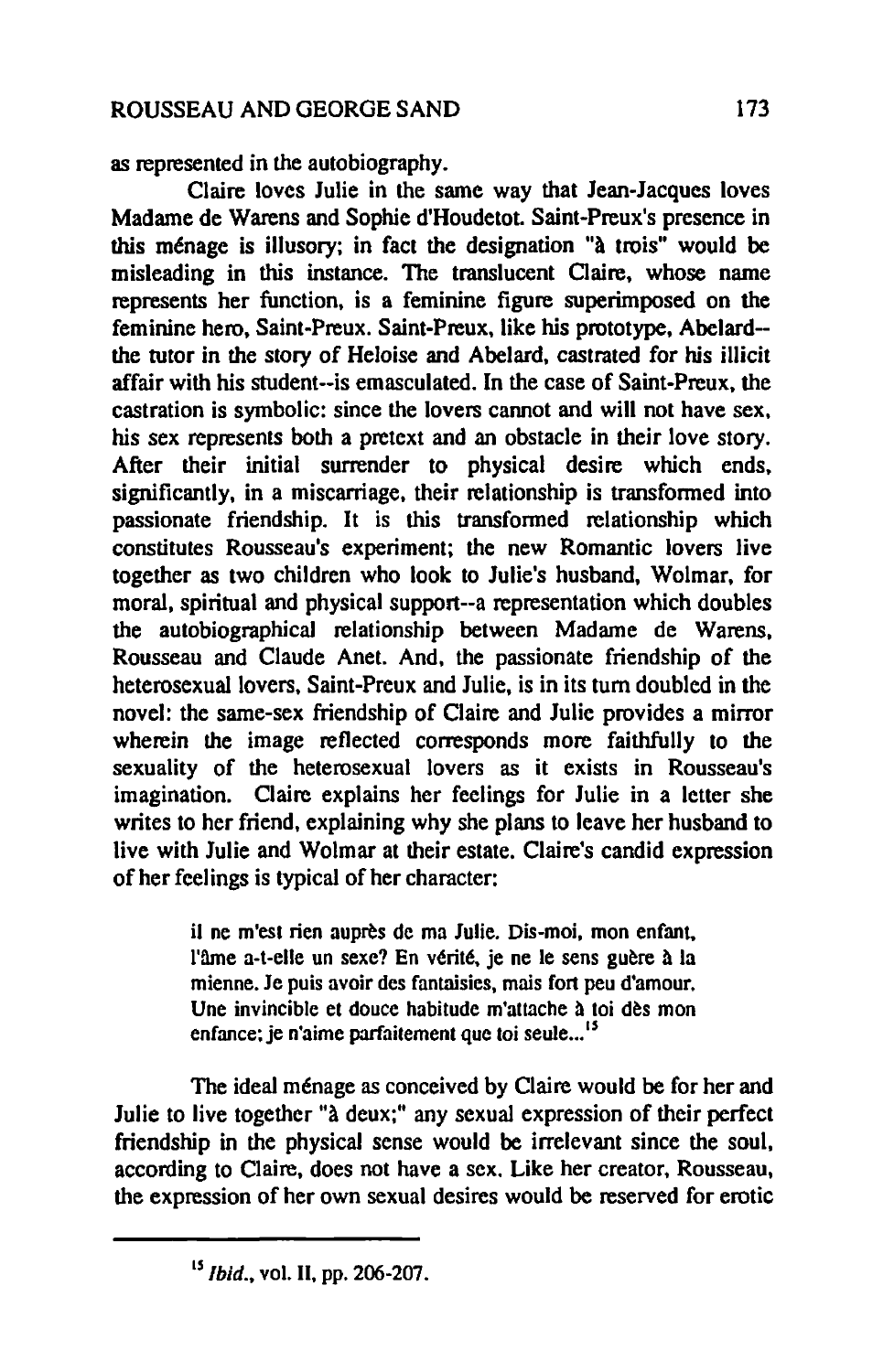fantasy and Julie would have the memory of the great passion she once shared with Saint-Preux. What Claire imagines as perfect love is same sex friendship imbued with heterosexual fantasy. This is precisely the love that the Rousseau of the autobiography shared with Sophie d'Houdetot. the "idol of his heart." During the time they spent together like two friends of the same sex. Sophie spoke to Rousseau of her love for his friend, Saint-Lambert.

> elle me parla de St. Lambert en amante passionnée. Force contagieuse de l'amour!... j'étois saisi d'un fremissement délicieux que je n'avois éprouvé jamais auprès de personne. Elle parloit et je me sentois émus: je croyais ne faire que m'interesser à ses sentimens quand j'en prenois de semblables; j'avalois à longs traits la coupe empoisonnée dont je ne sentois encore que la douceur.<sup>16</sup>

Through the agency of representation, the philtre symbolized in literature as the poisoned cup since Tristan and Iseult. Rousseau begins 10 feel as she does. He becomes Sophie and shares in her desire: desire for her absent lover which is commingled in Rousseau's erotic imagination with his own desire. Nowhere in his writing does Rousseau ever clearly distinguish between his desire for a woman and his desire to be that woman. One of Rousseau's most persistent and baffling formulas is used here to describe his relationship with Sophie: "Mais j'ai tort de dire un amour non partagé: le mien l'était en quelque sorte; il était égal des deux côtés, quoiqu'il ne fut pas réciproque. Nous étion ivres d'amour l'un et l'autre; elle pour son amant. moi pour elle ... si quelquefois égaré par mes sens j'ai tenté de la rendre infidèle. jamais je ne l'ai véritablement desirée....Je l'aimais trop pour vouloir la posséder...".<sup>17</sup>

The conclusion I draw is that in the fictional "ménage supplémentaire," the sex of the players comes close to the truth of Rousseau's sexuality: Claire represents Rousseau, Julie is Sophie and Saint-Preux is the absent lover, Saint-Lambert. The Romantic lover's identification with a woman is so close that physical possession is no longer possible. The sexual difference which is fundamental to the heterosexual notion of possession and submission, to the masculine

*l'Ibid.,* vol. l, p. 440.

<sup>11</sup> *Ibid.,* vol. l, p. 444.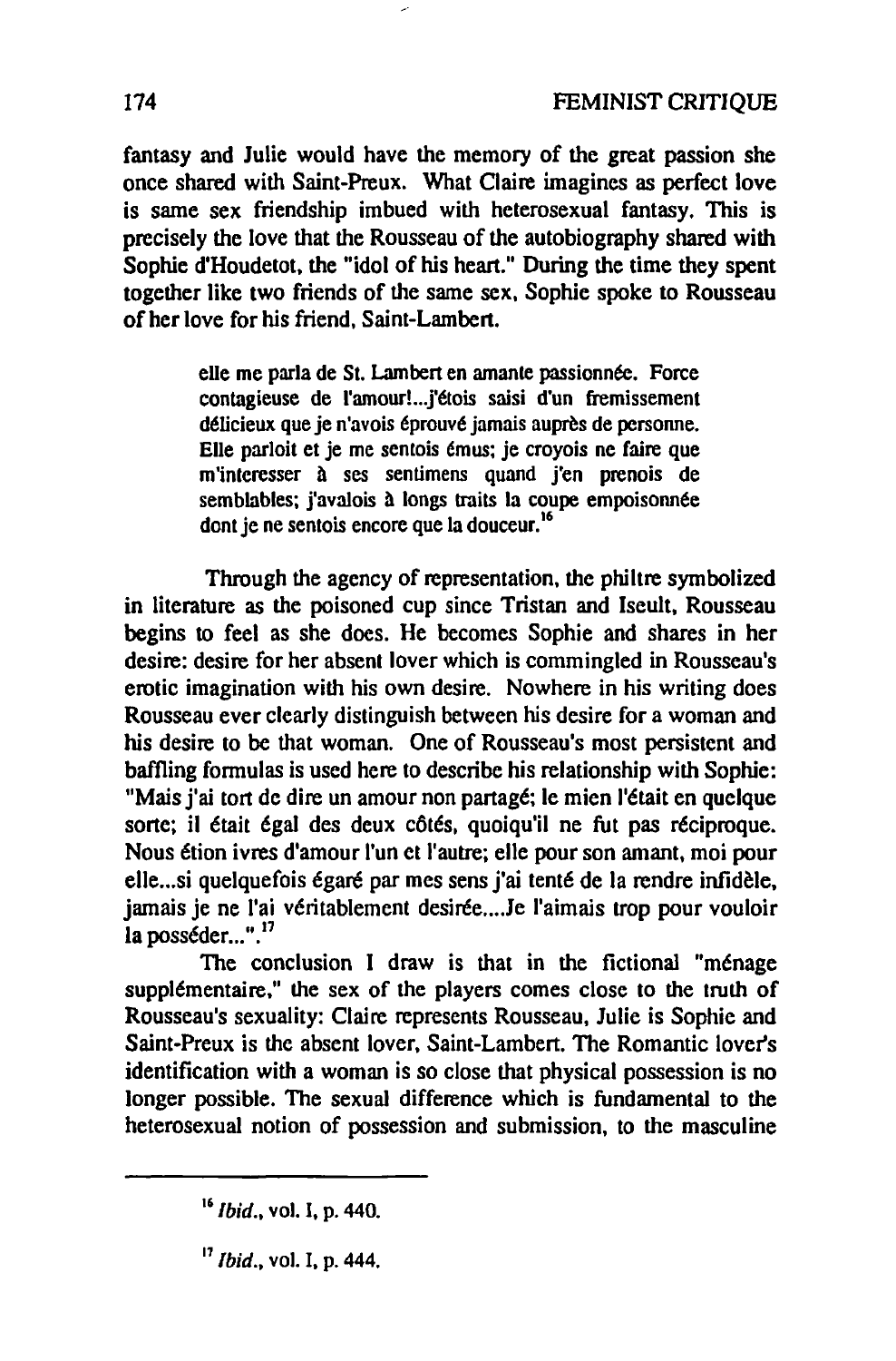and feminine roles in sex, is eradicated. And no alternative is suggested by the narrative; the reader of both the autobiography and the novel is seduced by the male narrator's refusal to possess the woman he loves and frustrated by the impossibility of sexual pleasure for lovers who share love as two women. Claire's solution would eliminate the need for the male partner in romantic love to ever have 10 consider "possessing" the woman he loves: her variation on the distribution of the sexes in the ménage-à-trois liberates the romantie lover, the feminine hem. from the physical burden of the masculinity which he has already surrendered figuratively by falling in love.

Sand's understanding of the problems which Rousseau's femininity creates for the Romantic woman writer are obvious in *Histoire de ma vie* where she explicitly writes against the confessional genre. It is Sand's thesis that women should not write confessions since all writing by women is already and always wrongly thought to be confessional. Johnson makes Sand's point when she writes that "when men employ the rhetoric of self-torture. it is *read* as rhetoric. When women employ it, it is confession. Men are read rhetorically, women, literally".<sup>18</sup>

Sand's strategies to reclaim the feminine and the right to represent it for the woman writer operate throughout the fiction where they are less explicit but more theoretically interesting. My illustrations here will be drawn from two novels: *ConsueJo,* a mature, serious and canonically important work, and *Elle et lui,* the fictional accounl of Sand's affair with Musset. In *Elle et lui,* Sand confronts the dilemma head-on by showing the impossibility of heterosexual mmance when the lovers are both artists.

In *Consue/o,* Sand's re-reading of Rousseau is so clearly in evidence that a reader looking for it might not see it. The novel is 1500 pages long; readings of Rousseau traverse it from beginning to end.

Creative sparks fly between the two tilles: *Con/fessions, Consuelo.* The first syJlable of each is the same; the differentiating syllables of the harmonious titles point our gaze in the direction of the dissimulation of the feminine: "the fessé," the spanking administered by Mlle Lambercier, a pleasurable punishment for having replaced the mother, and in Sand's title, the imposed transvestite form of the heroine's name, Consuelo, occludes its natural feminine form,

<sup>18</sup> Johnson, p. 176.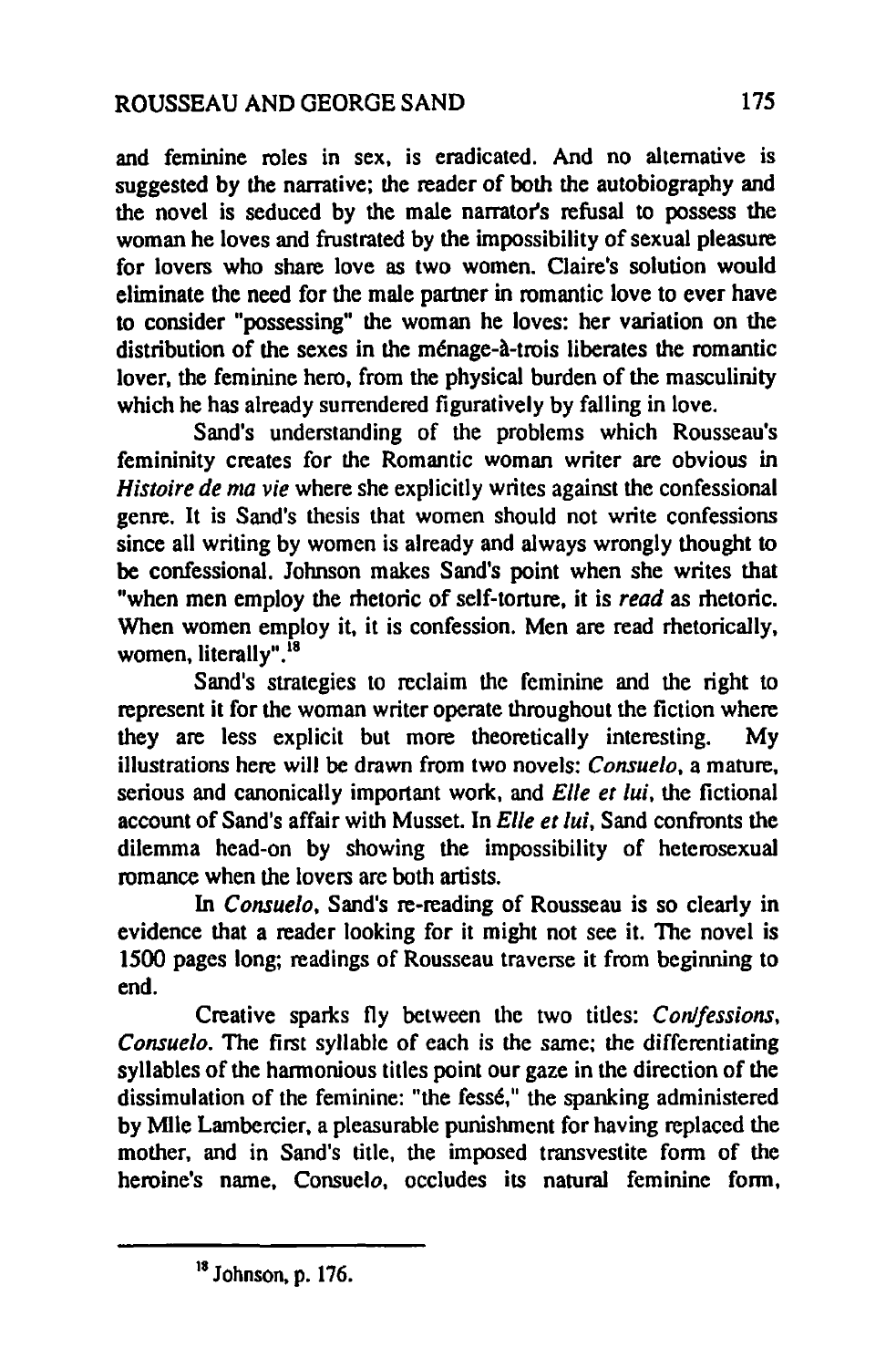Consuela.

In the first pages of this novel Sand writes: "Lecteur, tu ne te rappelles que trop ces détails et un épisode channant raconté par lui à propos dans le Livre VIII des *Confessions.* Je n'aurai garde de transcrire ici ces adorables pages, après lesquelles tu ne pourrais certainement pas te résoudre à reprendre les miennes".<sup>19</sup> The episode alluded 10 in this passage takes place in Book VU, not Book VIII of the *Confessions.* By mis-Ieading the reader to the wrong book in Rousseau's autobiography, Sand enters into complicity with the reader to read her pages instead of Rousseau's.

When we first meet Consuelo she is a young girl who has lost her mother to an early death; she sings Iike an angel; she is in love with a tenor named Anzoletto. In Book VII (not Book VIII) of the *Confessions.* Rousseau meets a young soprano named Anzoletta in Venice. Anzoletta's mother is willing to sell her to the highest bidder and Rousseau is naturally attracted to a creature abandoned by maternal love; he forms what he calls "un attachement paternel" for the young woman. Sand re-assigns gender. and Consuelo characterizes her attachment for Anzoletto as that of a mother. not a father, for "le fils de mon âme."

Sand responds to Isaac Rousseau's words, "Console-moi." from the first pages of the *Confessions* with *Consuelo.* The heroine's name is the first word of the Spanish phrase "Consuelo de mi alma" (Consolation of my soul). She has made a vow to her mother, who named her. that she would never allow Anzoletto to take her (her mother's) place in Consuelo's bed where the mother and daughler slept together before the mother's death. One night when Anzoletto must spend the night at Consuelo's she works out this plan: When you sleep in this bed, 1 will he giving you my place, not my mother's. "Mais en te laissant donnir ici pour la première fois, ce n'est pas la place de ma mère que je te donne, c'est la mienne."<sup>20</sup> The displacement of the titles, the pages, the letters in the name Anzoletta/Anzoletto, and finally, the displacement of the male lover--here a figure for Rousseau's feminine hero--from the mother's place in the bed is but one example of Sand's subversion of Rousseau's code of love and

<sup>19</sup> George Sand. *Consuelo and* La *Comtesse de Rudolstadt.* 3 vols. (paris: Edition Garnier Frères. 1959), vol. J. p. 13.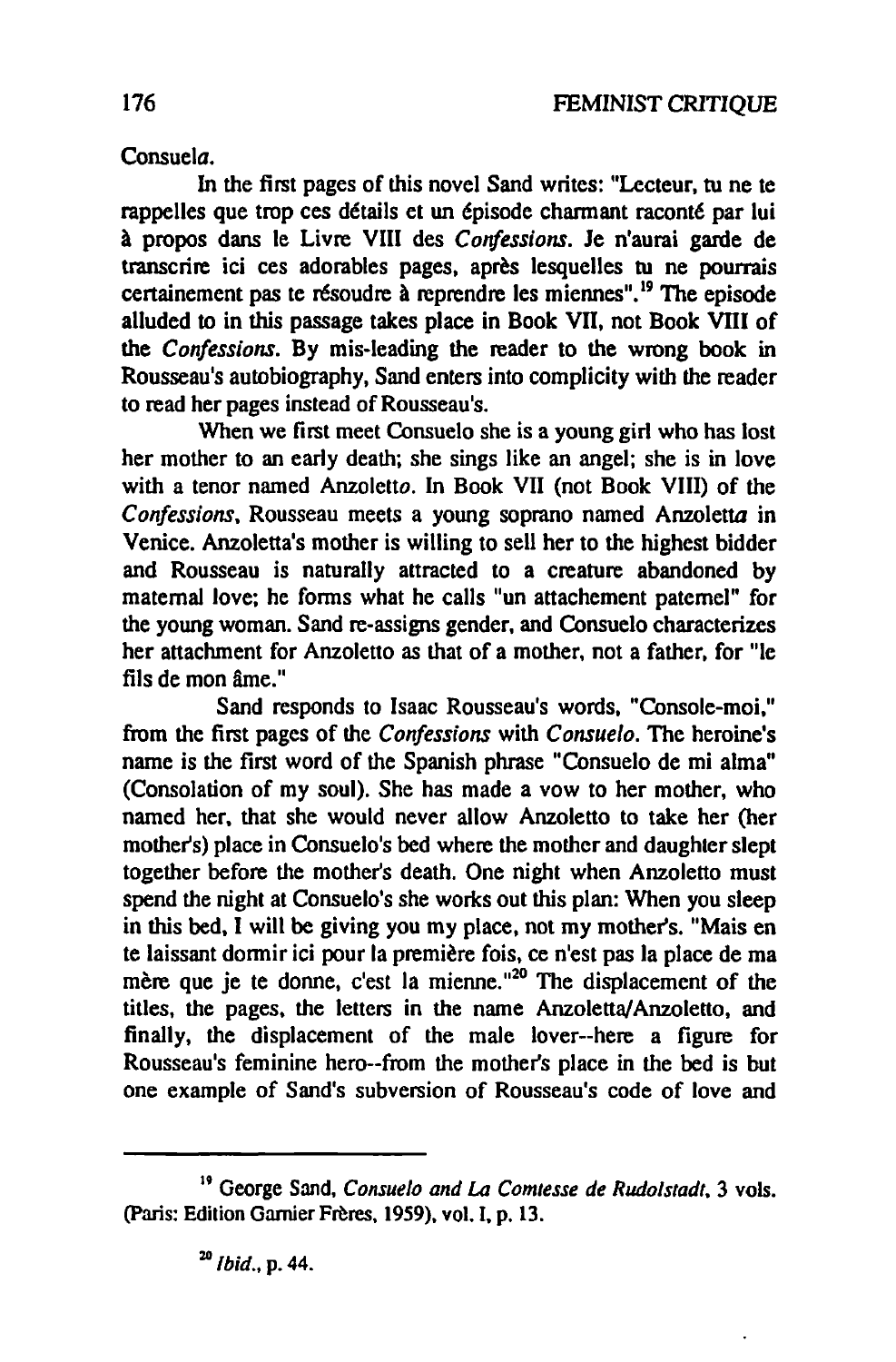writing. When Rousseau represents himself as occupying his mother's place in his father's arms, the male artist is arrested in the female role. And. when this happens, the woman artist no longer has access to feminine space. From Rousseau, the "feminine" in Romantic love and writing can be defined as the final term in a system of substitutions whose referent is masculine desire and writing. Rousseau's favorite novel was *L'Astrée.* The hem, Celadon. becomes a transvestite to win the love of a woman and he stays in drag for at least 90% of the novel's 3,000 pages. OnJy the intervention of the gods forces him to take off his skirts.

When Consuelo offers Anzoletto her own place in bed and assumes the place of the mother she allows them both access to the feminine as difference: Consuelo functions as a female artist, and assumes the position of rival vis-â-vis the Romantic male artist for whom femininity is a travesty.

When Consuelo comes upon Albert de Rudolstadt hiding in a cave, he is described as the Romanlic hero in the tradition of Rousseau: "Dès sa première enfance. il eut l'esprit frappé d'idées bizarres... A l'âge de quatre ans, ils prétendait voir souvent sa mère auprès de son berceau, bien qu'elle fut morte...il voyait sa petite mère...Il passait pour fou, et unissait à une âme sublime, une maladie de l'imagination."21 Albert mistakes Consuelo for his mother. He also believes that his own name is Jean. Consuelo, in an attempt to wake him from his illusions, says "Ton nom n'est plus Jean." $2^2$  Consuelo will save him from his mistaken identity.

Consuelo marries Albert on his death bed; the marriage is not consummated. Later, when she meets a masked "chevalier inconnu" named Liverani who bears an uncanny resemblance to her dead husband, she experiences for the first time in her life what is clearly distinguishable as physical passion. A distinction which moves is not possible for Rousseau. Consuelo returns to Albert's cave to resolve the guilt she feels over her passion for Liverani and tO renew her marriage vow. There she swears thal it is Albert she loves, and not Liverani. At that moment, Liverani appears, removes his mask, and reveals himself to be Albert, his own rival. Albert, the man whom Consuelo married on his deathbed, resembled Jean-Jacques of the *Confessions.* The

 $^{22}$  *Ibid.*, p. 320.

<sup>&</sup>lt;sup>21</sup> *Ibid.*, p. 187.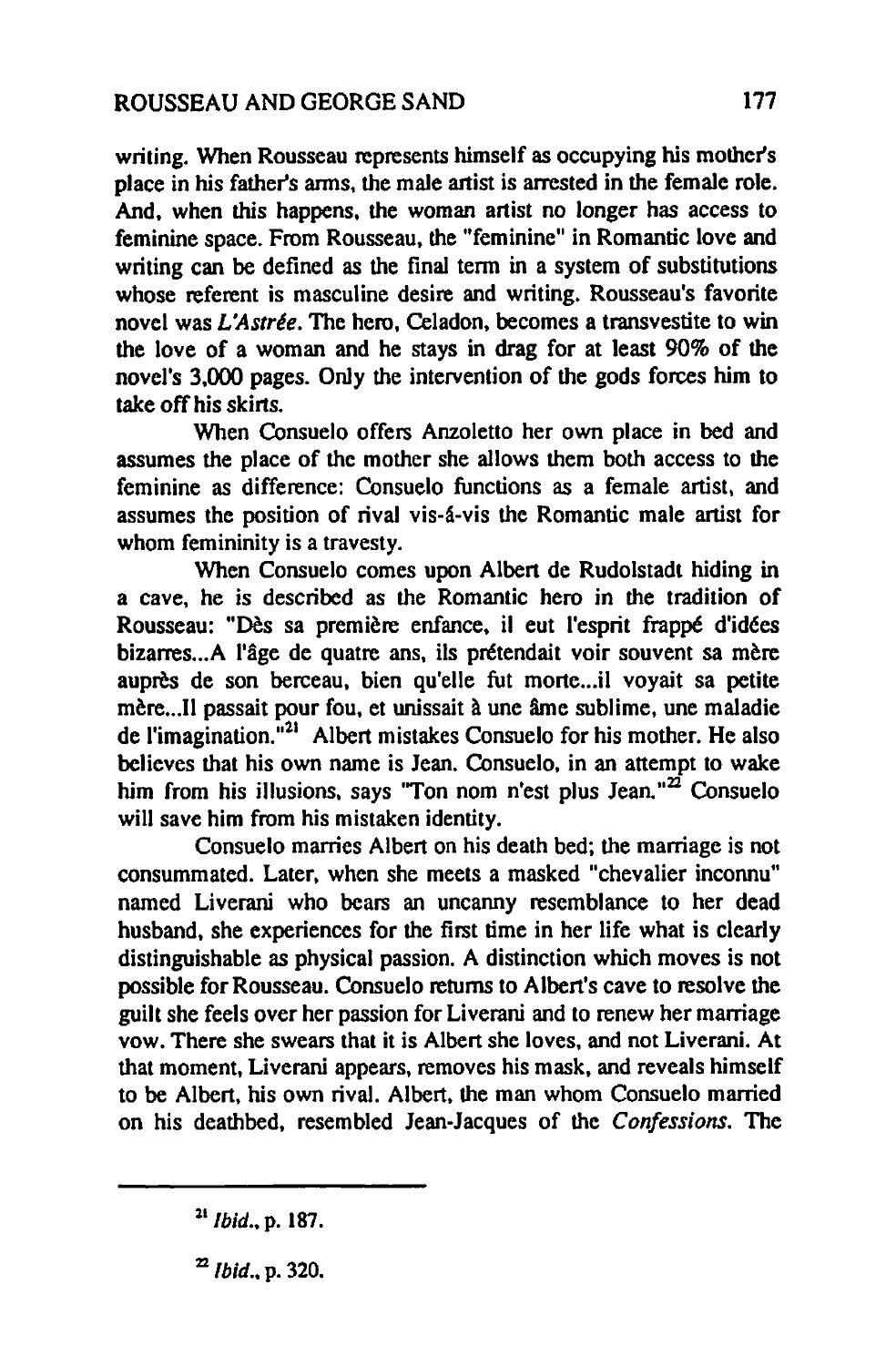creation of the mysterious stranger, Liverani, frees Albert from being arrested--like both Jean-Jacques and Celadon--in a travesty. Consuelo and Albert marry a second time: Romantic love, and its goal of androgynous fusion, seems to conquer. But this too is an illusion. For when Consuelo looks into her husband's eyes she says, "Oh, Liverani," a name which is an anagram for the rival who is not a rival (le rival, ni rival), a lie and a truth which interweave the lerms of sexual rivalry and literary rivalry in a genial way.

Laurent, the hero of Sand's novel *Elle et lui,is* an artist. He sees the woman he loves. also an artist, as a rival. His desire to be more of a woman than she destroys their love. Sand's novel transcends the simple duality of its title: in fact, the title itself is ironic. Elle et lui (she and he): complementarity; Elle est lui (she is he): identification--and Héloise. The novel begins with a letter but tums out not to he an epistolary novel, an ironie evocation of *La Nouvelle Hé/oise.* The heroine's name is Thérèse-Jacques, an ironie fusion of the names of Rousseau and Thérèse Lavasseur. Rousseau refers to Thérèse as "le supplément par excellence." Even more interesting is the name that he calls her: Tante. He called bis first love, Madame de Warens, Maman; Tante, however, expresses far more accurately the oblique place held by ail of the women in his life, neither mother, nor daughter, nor sister, nor mistress, nor friend, nor wife. Aunt, the equivalent of Uncle in the structure of influence and desire, is the only position a woman can hold vis-à-vis the romantic anist who himself exercises all rights of "jouissance" wbich might be called "feminine" in any direct sense.

Sand's Thérèse-Jacques is described as "une fille sans parents, une mère en même temps qu'elle est un ami (sic) sérieux, et  $int$ intelligent."<sup>23</sup> Her lover Laurent, the consummate male artist, describes bis creativity in a way as directly and uniquely female as possible; he compares what he feels during the creation of a work of art to the deep pain of childbirth: " Elle m'oppresse et me torture jusqu'à ce qu'elle ait pris des proportions réalisables, et que revienne l'autre souffrance, celle de l'enfantement, une vraie souffrance physique que je ne peux pas définir."<sup>24</sup> He calls Thérèse "un homme supérieur

<sup>23</sup> George Sand. *Elle* el *lui* (paris: Calmann-Lévy, n.d.), p. 76.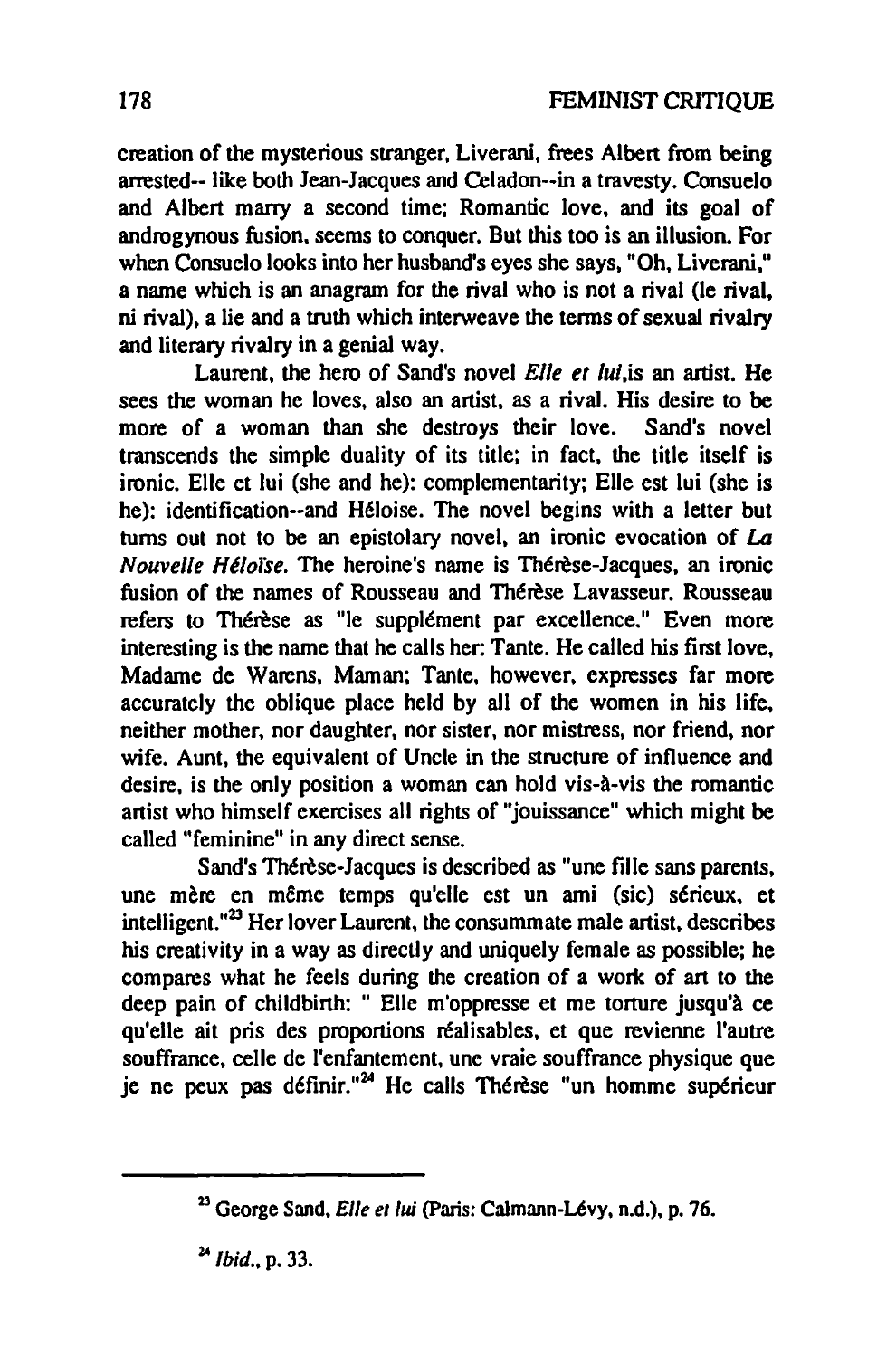#### ROUSSEAU AND GEORGE SAND 179

déguisé en femme: $n^{25}$  only a travesty of the true artist who must be, as he is, a real woman.

Thérèse and Laurent travel to Italy where they are joined by an American, Dick Palmer, whom Laurent mistakes at first for an Englishman, calling him Milord Palmer, an evocation of Edouard Bromston in *LA Nouvelle Hé/orse.* He is a friend to both but, in the fashion of Rousseau, feels "quelque chose de plus" for Thérèse and. Sand strongly hints, for Laurent as weil. Their relationship evokes several of Rousseau's ménages-à-trois: "Laurent...ne quittait pas ses deux amis, se promenant avec eux en voiture... se faisant une joie d'enfant d'aller dîner dans la campagne en donnant le bras à Thérèse alternativement avec Palmer."<sup>26</sup>

*Elle et lui* concludes with an accusation: the romantic poet is unable to love a woman: "Sois tranquille. Dieu te pardonnera de n'avoir pu aimer...les femmes de l'avenir, celles qui contempleront ton oeuvre de siècle en siècle, voilà tes soeurs et tes amants."<sup>27</sup>

Sand's challenge to male femininity might be seen as an artistic victory for the woman writer who exposes the travesty and in so doing reappropriates the feminine position and the right to represent it from the male artist. But to conclude with a resolution would he a disservice to the creators of Liverani and Claire, the pure signifiers. who represent the third term which precludes an essentialist solution to the problem of sexual difference. allowing both sexes to participate in its representation.

> Anne Callahan Loyola University Chicago

### Bibliography of Works Cited:

Bloom, Harold. *The Anxiety of Influence: A Theory of Poetry.*  London & New York: Oxford University Press, 1973.

Didier, Béatrice. "L'Image de Voltaire et de Rousseau chez George Sand." *Revue d"histoire Littéraire de la France* (mars·juin

<sup>25</sup> *Ibid.*, p. 6.

- <sup>26</sup> *Ibid.*, p. 72.
- *21 Ibid .•* p. 310.